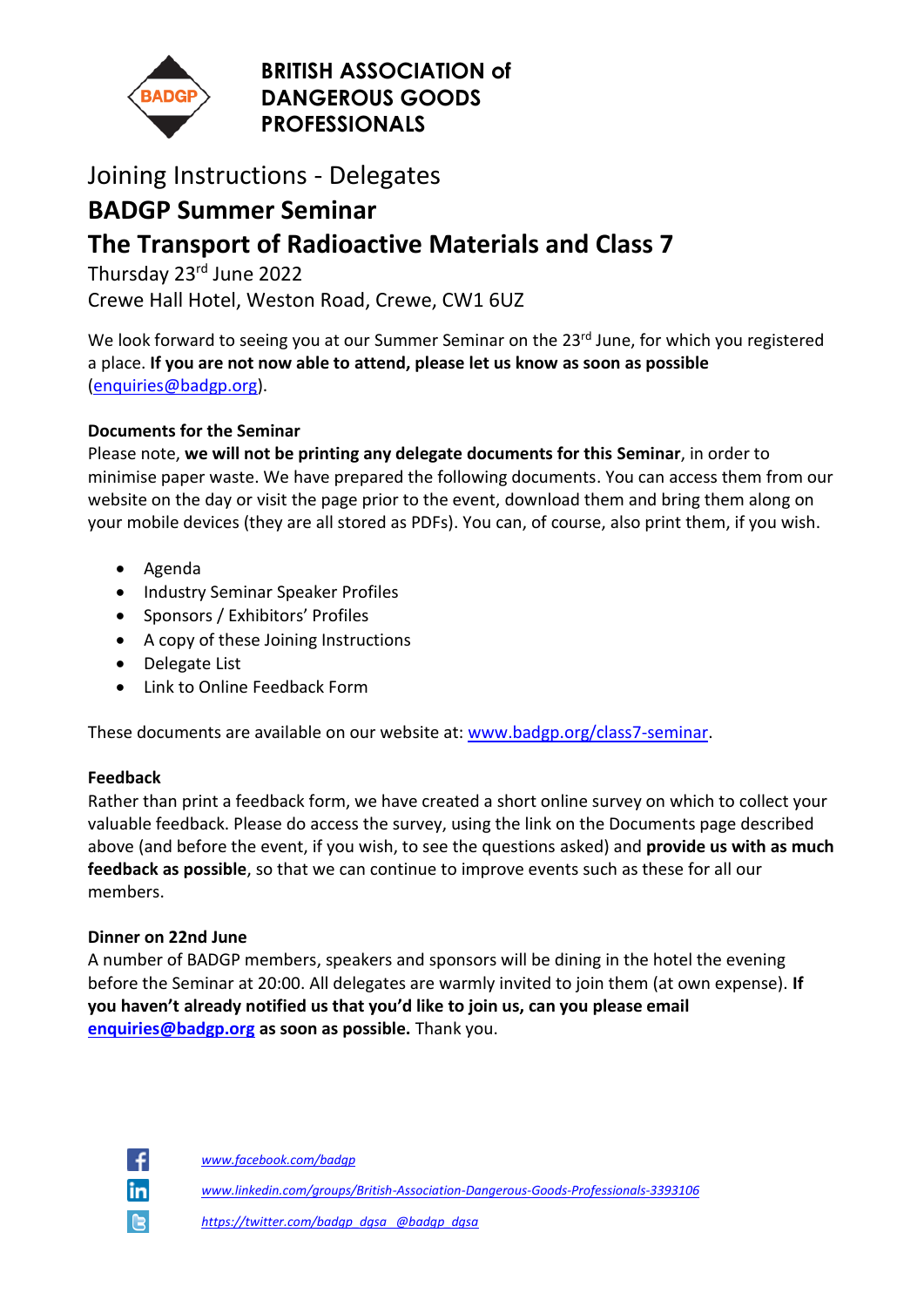

| Timing: | 09:00 - Welcome, registration and exhibition                                   |
|---------|--------------------------------------------------------------------------------|
|         | 09:30 - Industry Seminar                                                       |
|         | 15:30 - Exhibition and close.                                                  |
|         |                                                                                |
|         | There will be refreshments available during the morning break and at the       |
|         | close. Lunch will be served at approximately 12:15.                            |
|         |                                                                                |
| Venue:  | Crewe Hall Hotel, Weston Road, Crewe, CW1 6UZ                                  |
|         | www.crewehallcheshire.co.uk                                                    |
|         | Tel: +44 (0) 1270 253 333                                                      |
|         |                                                                                |
|         | Our seminar takes place in the modern part of the Hall, in the Arnage Suite,   |
|         | accessed from the West Wing entrance.                                          |
|         | Crewe Hall is:                                                                 |
|         | • 32 miles from Manchester Airport                                             |
|         | Just 1hr 35mins from London by train<br>$\bullet$                              |
|         | Close to Chester, Manchester and Liverpool                                     |
|         | Easily accessible from the M6<br>$\bullet$                                     |
|         |                                                                                |
|         | SatNav: The postcode to use for the venue is CW1 6UZ, but this is not specific |
|         | for the venue. The hotel is located off Junction 16 of the M6 and has over 500 |
|         | complimentary parking spaces.                                                  |
|         |                                                                                |
|         |                                                                                |